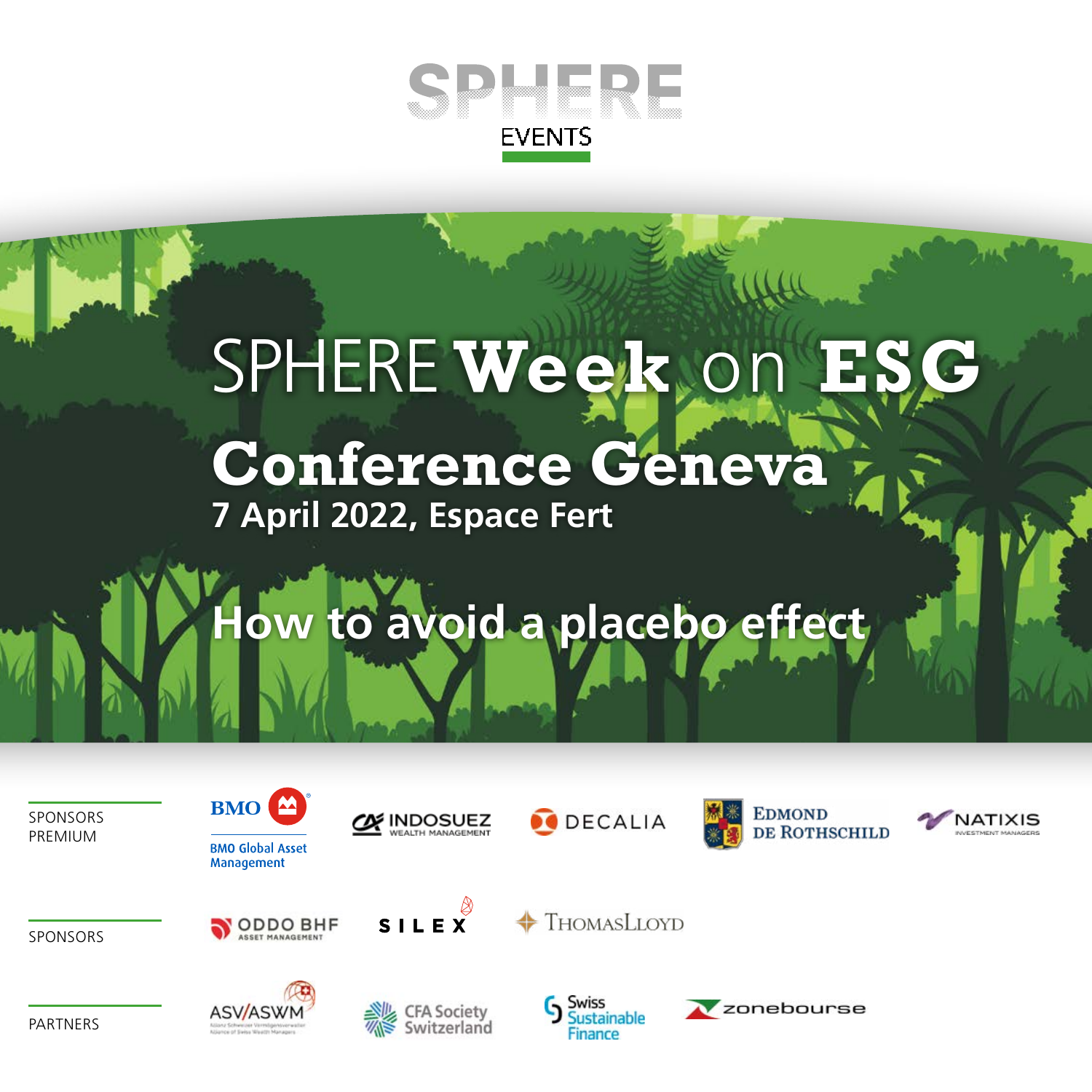### PROGRAM

- **08:30 Welcome coffee**
- 09:00 Panel discussion: Impact investing & performance **Lionel Aeschliman**, Managing Partner, Mirabaud & Cie **Dominique Habegger**, Directeur adjoint, Chief Sustainability Officer, De Pury Pictet Turrettini **Maxime Perrin**, Head of Sustainable Investment, Lombard Odier Investment Managers Moderator: **Laurent Auchlin**, Managing Partner, Anglo-Swiss Advisors
- 09:30 Engagement Plus: The challenges of Impact **Sacha El-Khoury**, Portfolio Manager, BMO Global Asset Management (EMEA)
- 09:45 Do not mix up transition & green washing **Me Céline Kohler**, Avocat à la cour, Kohler Gotzev
- 10:00 Measuring Impact at the portfolio level **Nicolas Mougeot**, Head of Global Trends and ESG Advisory, CA Indosuez Wealth Management
- 10:15 Swiss Sustainable Finance Roadmap **Jean Laville**, Deputy CEO, SSF
- 10:30 How to maximise impact by investing in green bonds: Mirova's approach **Marc Briand**, Head of Fixed Income, Portfolio Manager, Mirova (an affiliate of Natixis Investment Managers)

**10:45 Coffee break**

- 11:15 Can Agri-Food Tech achieve sustainable food systems transformation? **Erich Sieber**, Founder, General Partner and IC member of PeakBridge, an EDR partnership
- 11:30 Impact investing through the value chain analysis

**Alexander Roose**, Head of Equities and Co-Lead Portfolio Manager, DECALIA Sustainable SOCIETY

11:45 Panel discussion: Impact investing, the way forward

**Grégoire Haenni**, Chief Investment Officer, CPEG

**Rémi Charrier**, Global Head of Institutional Clients, European Investment Fund **Cyril Gouiffes**, Head of Impact Investing, European Investment Fund Moderator: **Elsa Floret**, Journalist, SPHERE

**12:15 Networking cocktail lunch**